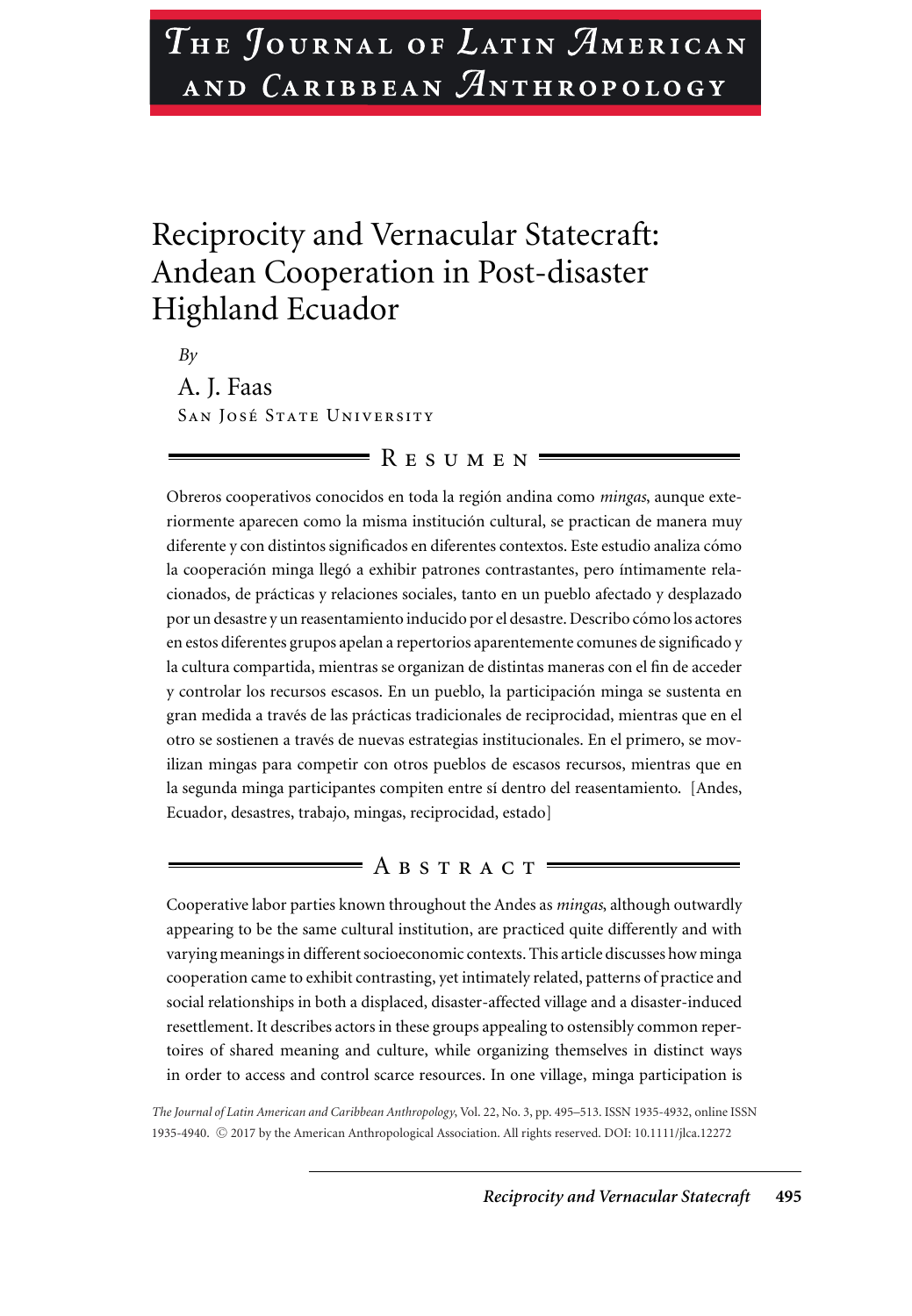largely sustained through traditional practices of reciprocity, while in the other they are maintained through new institutional strategies. In the former, mingas are mobilized to compete with other villages for scarce resources; in the latter, minga participants compete with one another. [Andes, disaster, Ecuador, labor, mingas, reciprocity, state]

This article examines practices of Andean cooperation and reciprocity in disasteraffected communities and resettlements in the Ecuadorian highlands. Cooperative labor parties known throughout the Andes as *mingas*, although outwardly appearing to be the same cultural institution, are practiced quite differently and with varying meanings in diverse contexts. Historically, anthropological studies have emphasized minga practice as egalitarian exchange labor, or as a practice embedded in patron–client relationships underwritten by conspicuous giving in exchange for labor. Recent scholarship, however, has identified minga practice as a key tactic in village-level statecraft, where it operates as a leveling mechanism that neutralizes status differences while mobilizing labor in the service of shared interests.

Minga practice has long been a feature of Andean statecraft. Historically, mingas were mechanisms of the state subordination and regulation of rural peripheries employed by the Incas (Rostworowski and Morris 1999), Spanish colonial administrators (Stern 1988), and hacendados (Salz 1984); they extracted free labor from indigenous and peasant groups for public works and even personal profit. However, following political reforms, social movements, and the proliferation of nongovernmental organizations (NGOs) that characterized Ecuador in the late twentieth and early twenty-first centuries, minga came to be a central feature of civil society, participatory governance, and development strategies (Cameron 2010; Colloredo-Mansfeld 2009; Faas 2015).

This study focuses on minga practice in the context of disaster recovery and resettlement. Research in situations of crisis and change enables scholars to interrogate the structures of state and society as they are exposed under these conditions (Faas and Barrios 2015). Here, we find forms of human agency contesting social structures and revealing important aspects of society and culture that might otherwise be obscured. Disasters involve varying degrees of change in patterns of individual and group access to resources, institutions, and services, which can compound their vulnerability and suffering. Thus, informal relations of social support or mutual aid that accompany disaster and displacement are of paramount importance (Faas and Jones 2016). Focusing on minga practice is particularly compelling in the study of disaster recovery in the Andes; as Anthony Oliver-Smith (1977) established following disaster in the highlands of Peru, cooperation in disaster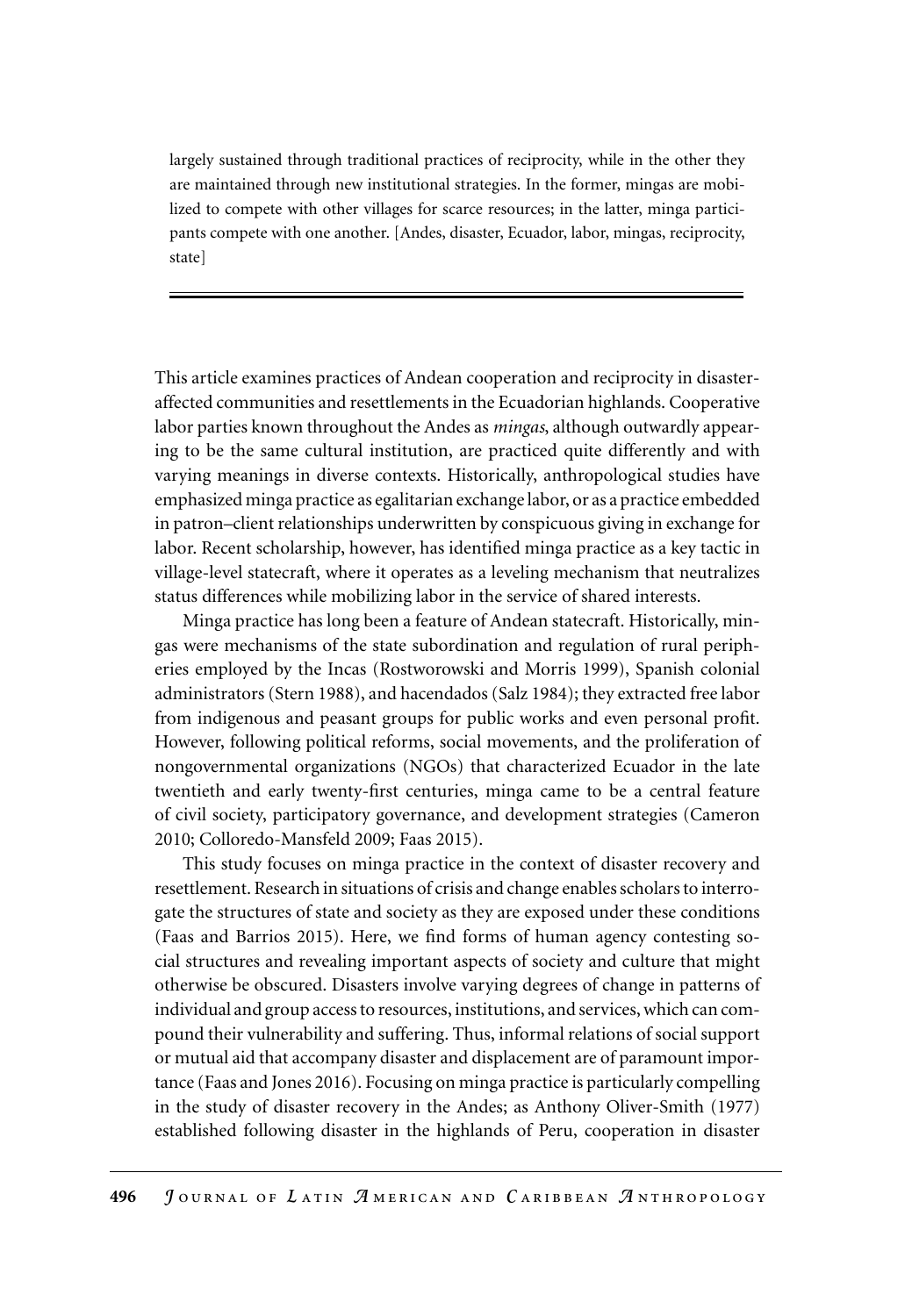recovery and the tensions between egalitarian ideals and class distinctions have long been important factors in the Andes. Furthermore, the question remains as to whether Andean reciprocity and cooperative labor constitute "threatened form[s] of social insurance" in contexts of scarcity (Wutich 2007).

In the context of trends of state centralization and decentralization that characterized Ecuador in the twentieth and early twenty-first centuries, whether minga a practice that constitutes a key nexus of local and extralocal power—is a vehicle for status leveling and participatory governance, or for class-based, patron–client relations that remain central in the politics of rural Ecuador, is crucial. Moreover, power dynamics tend to be overlooked in studies of social support and mutual aid in disasters and resettlement, so this study examines the extent to which minga facilitates the exercise of collective or individual power. I describe how actors appealing to purportedly common repertoires of shared meaning and culture organized themselves in distinct ways to access and control scarce resources—primarily water and outside development aid.

### **Resettlement and Revanche: Penipe, Pusuca, and Manzano**

This study investigates minga practice in two communities of mestizo, smallholder agriculturalists in Canton Penipe, a rural municipality in the central Andean cordillera in the predominantly indigenous Chimborazo Province of Ecuador on the southern rim of the active stratovolcano Mt. Tungurahua. The first, Manzano, is a community of 52 households; the second, Pusuca, is a disaster-induced resettlement of 40 households. State agencies and NGOs began constructing resettlements in 2007–2008 for those displaced by the devastating Mt. Tungurahua eruptions in 1999 and 2006. The Ministry of Urban Development and Housing (MIDUVI) constructed one resettlement consisting of 185 homes built on a landless urban grid in Canton Penipe's main town, Penipe. Alongside these, the U.S.-based, Christian Evangelical disaster relief organization Samaritan's Purse built an additional 102 homes. Roughly five kilometers to the south, the Ecuadorian NGO, Fundación Esquel, constructed forty-five homes to create a hilltop resettlement named Pusuca, for resettlers from around a dozen neighboring villages—nearly half from the village of Pungal de Puela. Unlike the urban development built by the state and Samaritan's Purse in the town of Penipe, Pusuca included just over half a hectare of land for each household as well as additional plots for communal use.

Some people soon migrated awayfrom Penipe in search of employment, but the majority returned daily by bus or by hitching a ride to their former communities at the foot of the volcano—where regularly falling volcanic ash had degraded the soil and continued to present health and safety risks—to tend to their crops and animals. Soon after, one-time Manzano residents who resettled in Penipe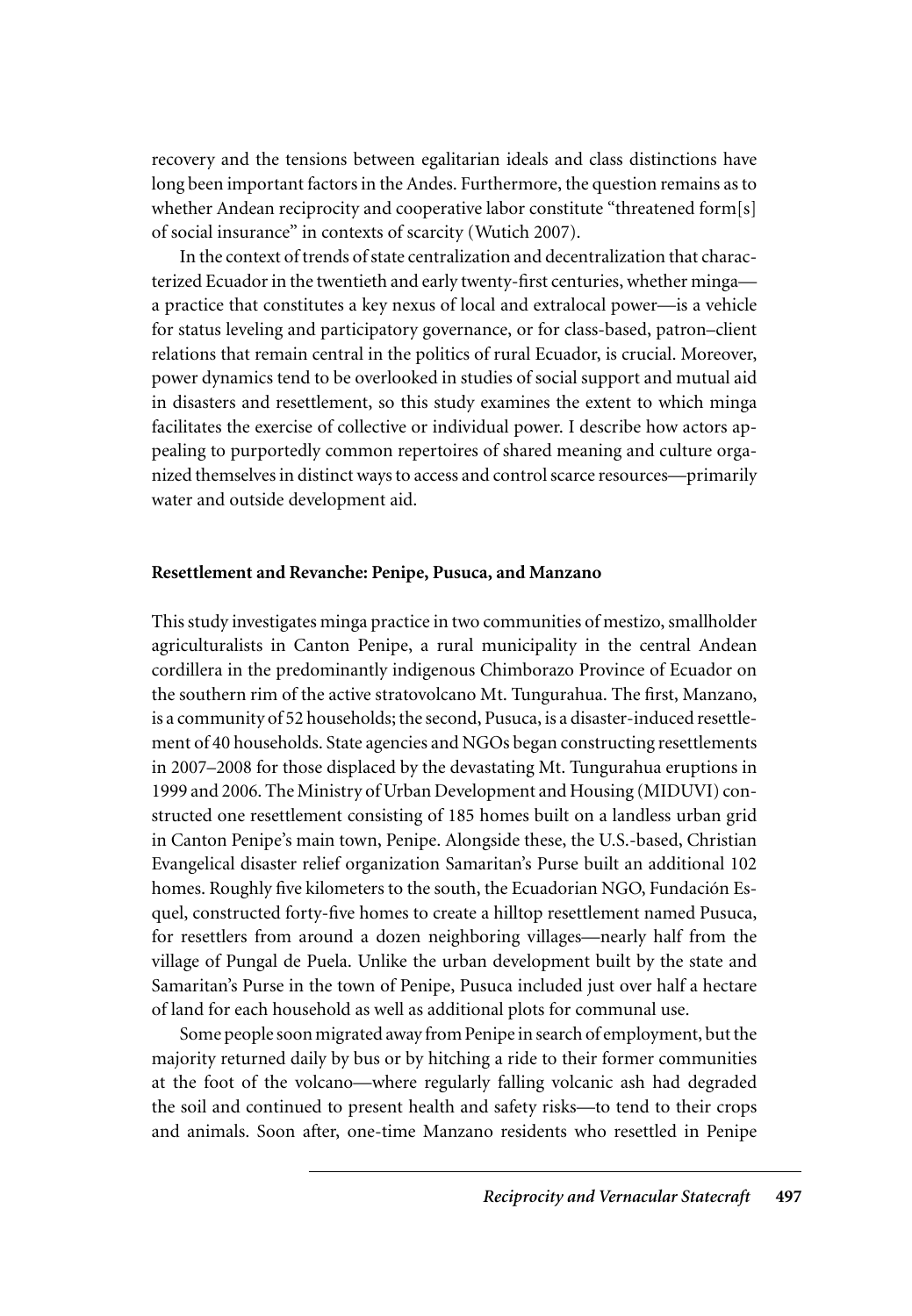began to organize mingas in Manzano on a biweekly basis for projects including irrigation, potable water, and village road maintenance; they also worked to attract development resources and projects from the state and NGOs. In the Pusuca resettlement, a village council created by Esquel also organized weekly mingas for irrigation, potable water, and miscellaneous community projects.

These sites were selected for this study because they were both known to organize regular mingas through village councils, and because state agencies and NGOs operated initiatives in each, offering construction materials, project funding, food aid, and microprojects in relation to irrigation, potable water, greenhouses, livestock programs, and agricultural extension. The communities also differed in matters of land, hazard exposure, and ties to external institutions. The Pusuca resettlement included land for crops and animals for each resettler household, while most Manzano villagers (many still owned land in Manzano) were relocated to the Penipe resettlement with no land, productive resources, or employment opportunities. Second, while Pusuca lies well beyond Mt. Tungurahua's high-risk zone, Manzano sits in the shadow of the volcano and its people had to contend with a chronic hazard situation that placed their animals, crops, property, and health at risk. Finally, both villages were tied to state agencies and NGOs in ways that influenced local governance. As demonstrated below, the influences of state agencies and NGOs factored more heavily in minga practice than land or hazards, but these influences were channeled in specific and significant ways by local actors.

## **Reciprocity or Vernacular Statecraft?**

Some scholars have found that minga practice is based on reciprocal exchange relations, while more recent work has found it operates as a leveling device of local governance. In addition, some have found minga practice associated with cooperative, egalitarian organization, but describe minga relationships in the post-colonial hacienda era as caste-like or "semi-feudal" (Alberti 1970). With the decline of the hacienda political economy, minga practice evolved differently throughout the Andes. Importantly, although minga has its roots in pre-Colombian practices of highland, indigenous Quechua/Quichua speakers, the practice has been drawn on—by Incas, Spanish colonial administrators, hacendados, and contemporary states and NGOs—and adopted by various indigenous, campesino, and Afro-Latin groups throughout the region. In some places, mingas emerged as a form of reciprocity based on repeated, voluntary, and dyadic agreements between ostensibly equal parties (Mayer 2002; Orlove 1977). In many cases, this took the form of patron–client relations, where individuals recruited laborers by including them in exclusive exchange relations, or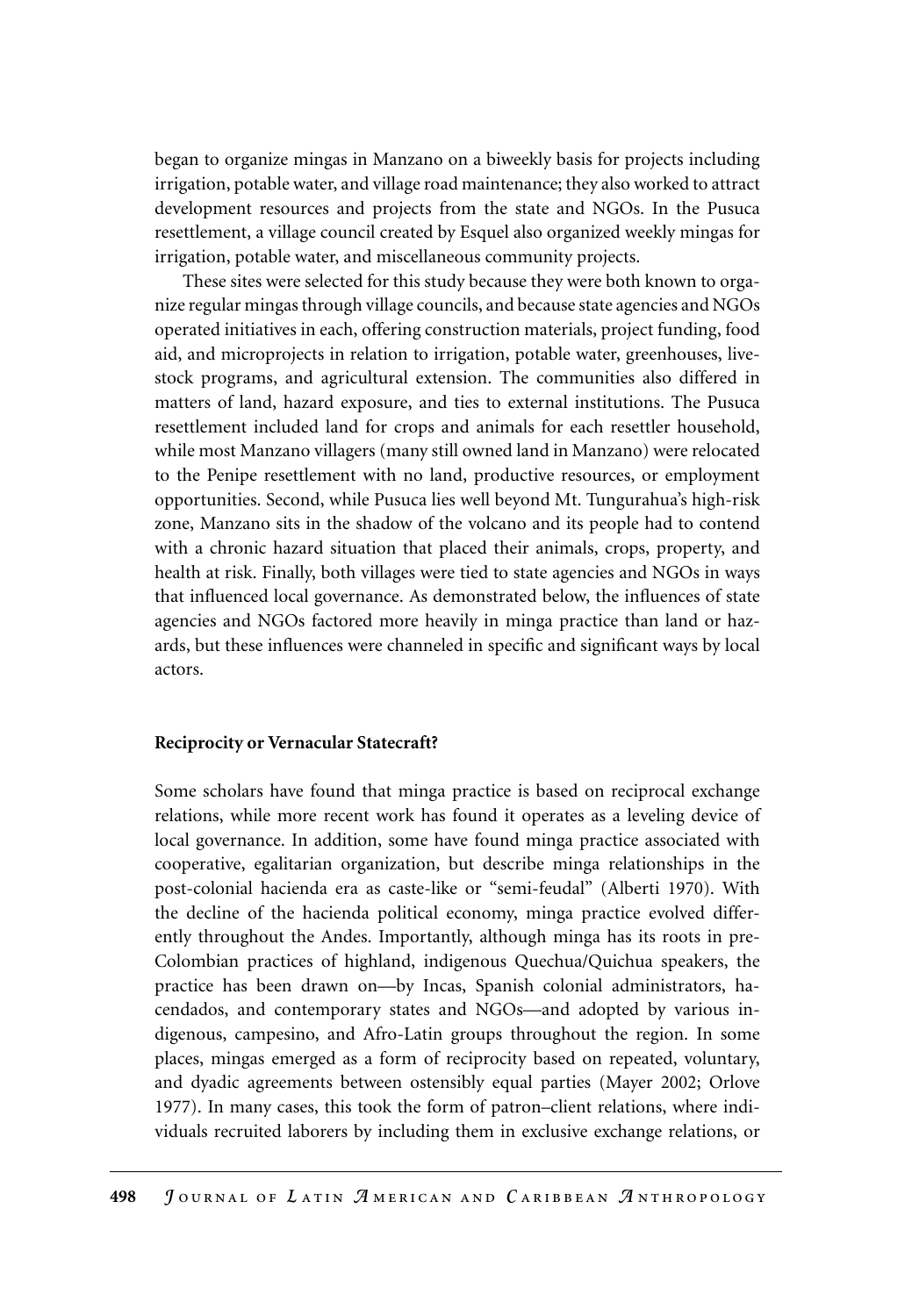forms of conspicuous giving similar to concentric reciprocity, where labor flows to central actors who then redistribute wealth while accumulating power and prestige.

During fieldwork in 2009, mingas appeared in each village to be organized by village councils, independent of the reciprocal exchange practices and political allegiances that were part of quotidian life in both communities. Minga practice initially appeared consistent with what Rudi Colloredo-Mansfeld (2009) refers to as "vernacular statecraft," or the administrative ordering of society at the village level that enables local action and the formation of intercommunity alliances where "the state" is notably absent. I returned in 2011 to explore both how mingas were practiced as forms of reciprocity—in which laborers were recruited by leaders through reciprocal exchange—and the extent to which minga practice functioned as a form of vernacular statecraft.

## *Minga Reciprocity*

Norman Whitten's (1969) study of Afro-Ecuadorian villages in coastal Ecuador remains one of the richest descriptions of patron–client reciprocity in minga practice. He described how key individuals in village communities who had unique access to market resources and capital were consistently able to recruit laborers to mingas from which they alone profited by means of conspicuous giving to workers' families. Village work leadership was discussed as a rotating position for which anyone with accumulated prestige was eligible; however, leadership remained relatively constant and only a few local elites sustained the prestige that legitimized leadership. The same leaders recruited the samework parties repeatedly, and yielded significant profit in the process. However, the workers did not concede permanent loyalty to leaders, who therefore had to recruit workers anew for each project. A leader's ability to replicate the class structure was itself a measure of his prestige, which was produced through repeated practices of conspicuous giving to laborer households; loans and gifting converted leaders' economic capital into the symbolic capital of prestige.

A wealth of ethnographic evidence strikingly similar to Whitten's portrayal can be found in studies among indigenous and campesino communities in Ecuador (Ferraro 2004), Peru (Deere 1990; Mayer 2002; Mitchell 1991), and Colombia (Rappaport 1998). This suggests that class distinctions are inextricably bound up in minga practice, as wealthier families and individuals rely on poorer community members in proportion to the scarcity of labor, while laborers depend on wealthier community members for access to consumption and production resources. In surveying the flow of exchanges in minga reciprocity, a generalized pattern emerges in which material resources tend to flow downward, while labor and loyalty flow from the bottom up, despite discursive renderings of mingas as egalitarian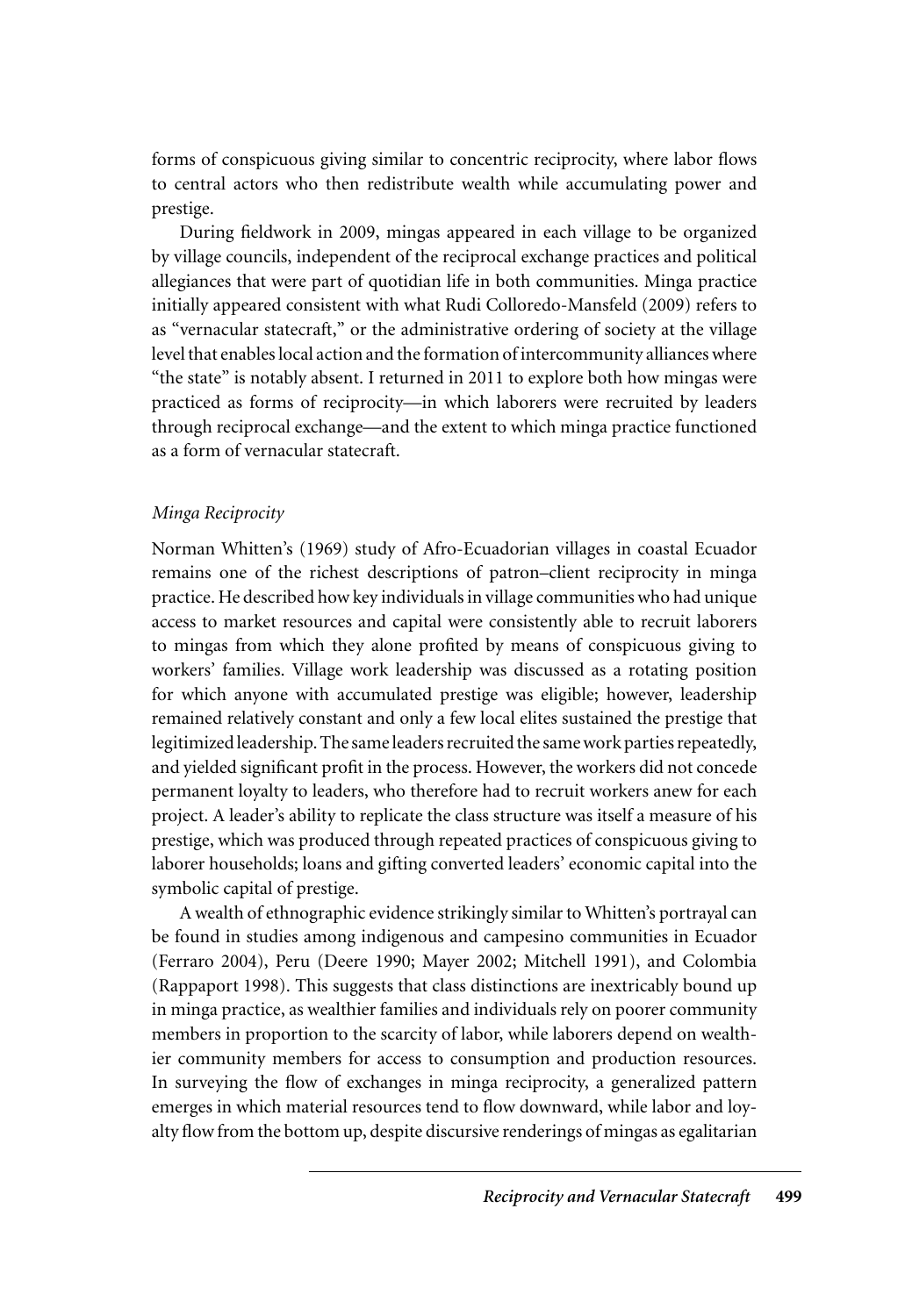practices. Cultural rules frequently dictate that minga labor must be repaid in kind (Orlove 1977), but many regularly avoid this through substituting labor with food and feasting (Deere 1990; Mayer 2002), alcohol (Colloredo-Mansfeld 2009), household items (Harris 2000), or loans and payment (Gonzáles de Olarte 1994). Minga thus develops into a process of perpetual labor recruitment via repeated practices of conspicuous giving to laborer households, with redistribution qua reciprocal exchange periodically facilitating the flow of accumulated wealth and goods from elites to commoners.

### *Minga Statecraft*

The gradual decline in the hacienda system in the mid-twentieth century was accompanied by the establishment of village councils whose decision-making and practical capacities were established by law and facilitated by minga practice in various ways. These village councils form the basis for local governance and relations between communities and outside actors. A study of 131 villages in Chimborazo identified the primary functions of village councils as organizing mingas and village assemblies, searching for external institutional support and funding, and implementing community projects (Cadena and Mayorga 1988).

In his ethnography of Kichwa civil society and indigenous mobilizations in the northern highlands of Ecuador, Colloredo-Mansfeld (2009: 17) describes mingas as standardized and regulated by list-making (attendance-taking) practices that level status differences by compelling all to participate on the same terms. Village councils achieved their objectives by simplifying and standardizing information about their populations, resources, and environment. These standardized forms enabled village councils to "administer, persuade, and at times coerce residents to move toward a common purpose" (Colloredo-Mansfeld 2009: 7). Colloredo-Mansfeld dubs this kind of locally imposed legibility "vernacular statecraft"—the primary tools of which are list making, council formation, boundary drawing, and interregional contacts. List making is a leveling mechanism that neutralizes differences in status and conflicting interests by creating "a special domain of value" (Colloredo-Mansfeld 2009: 99), known in Penipe as the *raya* (attendance credit), which all households were expected to earn through participation. Failure to earn rayas in Penipe was sanctioned by fines and exclusion from community affairs, development projects, and common resources, such as irrigation (Faas 2017). Unlike the reciprocal exchange variation on minga practice, mingas in the vernacular statecraft model are said to neutralize patron–clientelism with the leveling mechanism of rayas that holds all households equally accountable for equal contributions of labor. Moreover, as discussed below, minga practice in Pusuca was further standardized by imposing a task system that specified the expected work output of each participant.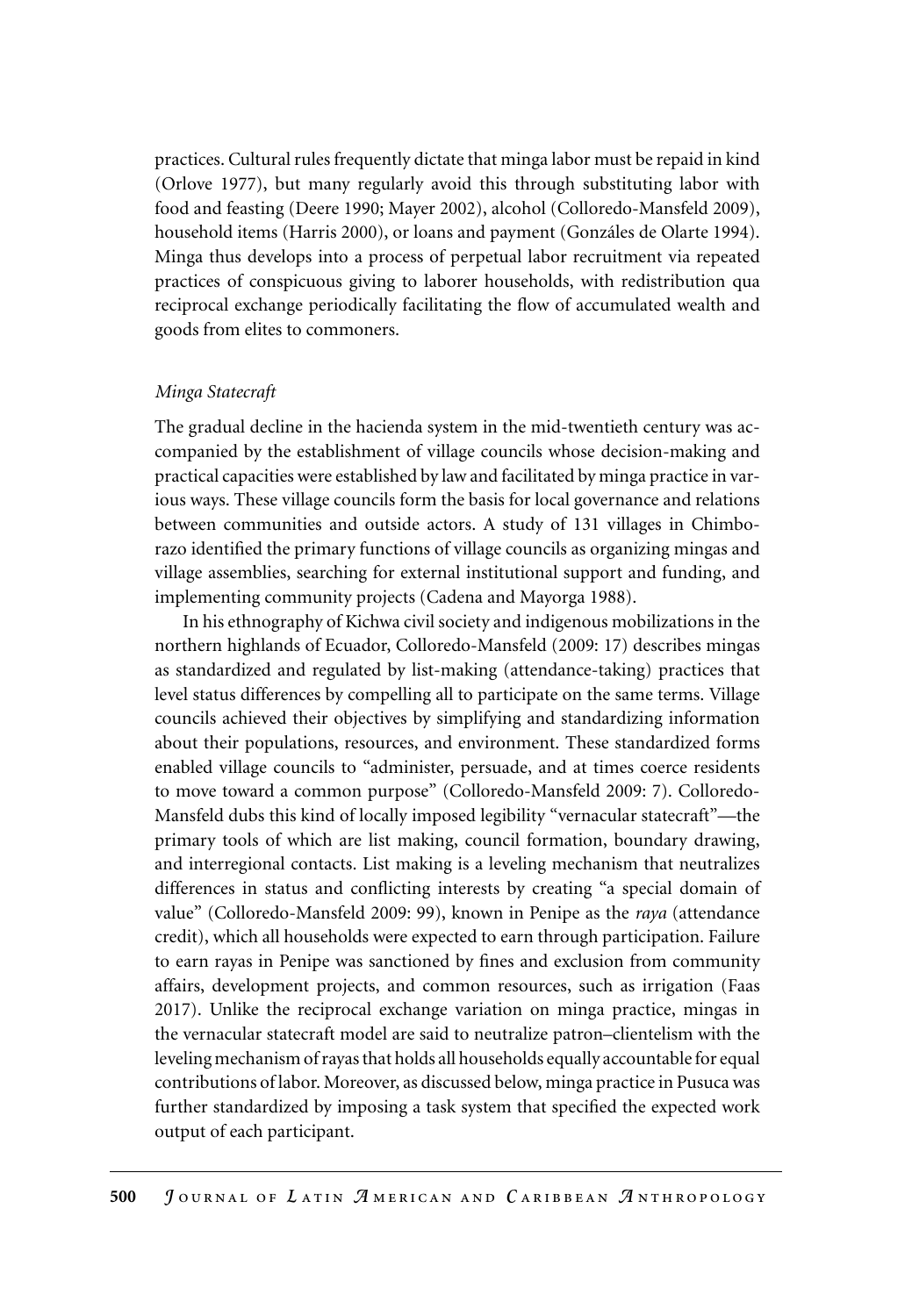## **Practices of Statecraft and Bureaucratic Power**

Recent anthropological approaches to the state dissolve distinctions between state and civil society. Instead of a coherent system producing uniform actions, it is useful to consider the disaggregated, competing, and often incoherent agendas of actors and units within the state (Gupta 2012), and to interrogate sets of practices, choreographies, and discourses (Lund 2006; Taussig 1997), often at the margins of the nation state (Das and Poole 2004: 3). However, the practice of statecraft (vernacular or otherwise) is a project of modernity—rendering subjects and landscapes legible through the imposition of boundaries, the enumeration and categorization (deserving or undeserving) of bodies, and the formalization of rules for conduct (Appadurai 1996; Scott 1998). Such acts of legibilization often provide rationalistic cover for tacitly political practices and the expansion of bureaucratice state apparatuses (Ferguson 1994). These intersections of power imposed from without and expressed from within local communities can simultaneously constitute "a relationship of domination and an invitation to protest" (Walton 1992: 307). Conceiving of statecraft as a choreography of practices and discourses principally concerned with rendering subjects and landscapes legible with the veneer of legitimate authority, the present work examines the lived experiences of minga practice and the quotidian lives of disaster resettlers in highland Ecuador.

State agencies and NGOs also impose their values, expert knowledge, and esoteric organizational practices upon local institutions and practices in disaster contexts (Faas and Barrios 2015). Humanitarian organizations are frequently complicit in refashioning disaster-affected places and peoples as extensions of global networks of gifting and reciprocity, which can reproduce unequal distributions of power, risk, and vulnerability, and reify the subaltern positions of aid recipients (Gamburd 2013). In Ecuador, the state has decentralized its budget and governance strategies over several decades. These strategies are nominally participatory (mostly public review), and intended to expand public works to reach rural regions throughout the country (Cameron 2010). However, despite dedicating a portion of state oil revenues to rural development since the 1970s, the state has been unable to keep pace with its infrastructure development goals with its limited budget. In Chimborazo, the Provincial Council committed part of its annual participatory development funds to purchasing raw materials and funding limited professional oversight for infrastructure projects. This entailed a contractual commitment from village beneficiaries that they would perform the project labor by organizing mingas. The state then imposed conditions for the structures and procedures of minga practice in exchange for project inclusion. NGOs have played a significant role in facilitating state participatory projects, directly funding community-based micro-projects, and tending to prefer to work with large indigenous populations and villages that demonstrate community organization (Bretón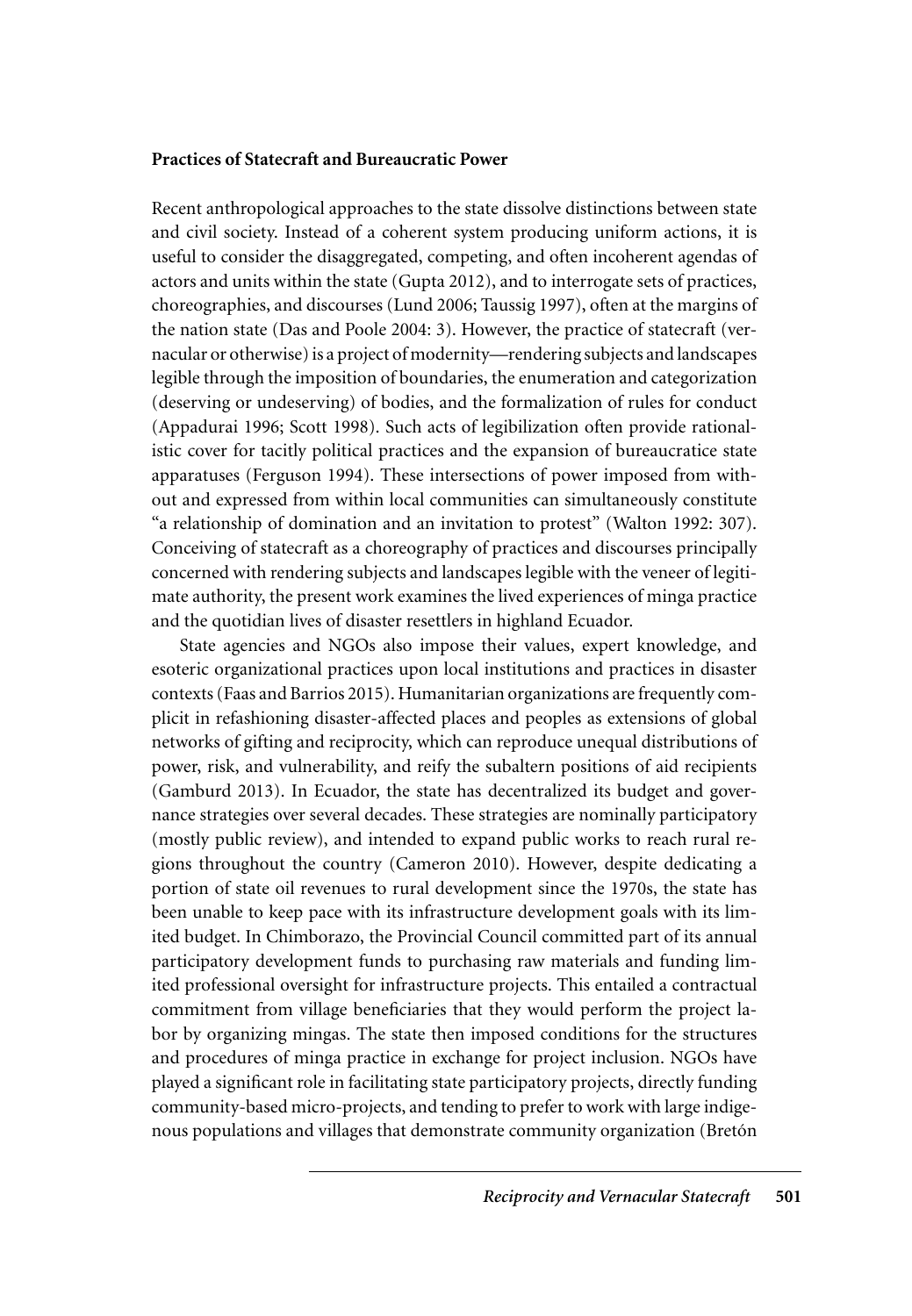and Garcia 2003; Cameron 2010). This study therefore paid special attention to the roles of the state and NGOs in shaping minga practice and the extent to which the practice is coopted or transformed in the image of external sponsors' ideas about Andean culture.

# **Methodology**

In 2009 and 2011, I lived in Penipe at the edge of the resettlement area and participated in dozens of mingas and village council meetings in both Pusuca and Manzano. I joined in people's daily lives, assisted with farm work and errands, and accompanied village leaders as they organized mingas and projects. Using interviews and observations, I documented how decisions were made, and by whom, regarding minga practice and participation, sanctions for nonparticipation, and project and resource inclusion; and the frequent exchanges of prepared meals, crop shares, cash loans, tool loans, *randimpa* (dyadic labor reciprocity), and *peon* (labor exchanged for three meals and around \$10/day). I conducted oral history interviews with villagers and collected village archival histories from municipal records.

# **Statecraft and Modernity in Manzano and Pusuca**

Three key village council strategies—organizing mingas, brokering outside support, and implementing projects—have proven equally instrumental in domination and democratization; exclusion and inclusion; peasant and indigenous political movements; and processes of political centralization and decentralization. The latter constitute twin elements of an Andean modernity that work to render legible the rural peripheries. The 1937 *Ley de Organizacion y R ´ ´egimen de Comunas* granted members of indigenous communities with at least fifty households rights to plots of land they had worked for more than ten years—as long as they formally incorporated into villages (*comunas*). Village councils (*cabildos*) were established as local governing bodies but also as village representatives to the state. Although many peasant and indigenous groups incorporated as villages in the 1930s and 1940s, many chose not to, as the legislation was perceived as an extension of state power over rural peasant and indigenous populations (Becker 1999: 535).

Penipe—then a parish of Canton Guano—incorporated its first two villages in 1938, followed by another ten between 1946 and 1960; it began to serve as a satellite market for a growing number of smallholders in the region. The military juntas that ruled Ecuador during the 1960s and 1970s introduced successive reform programs to hasten the demise of the hacienda system and modernize the Ecuadorian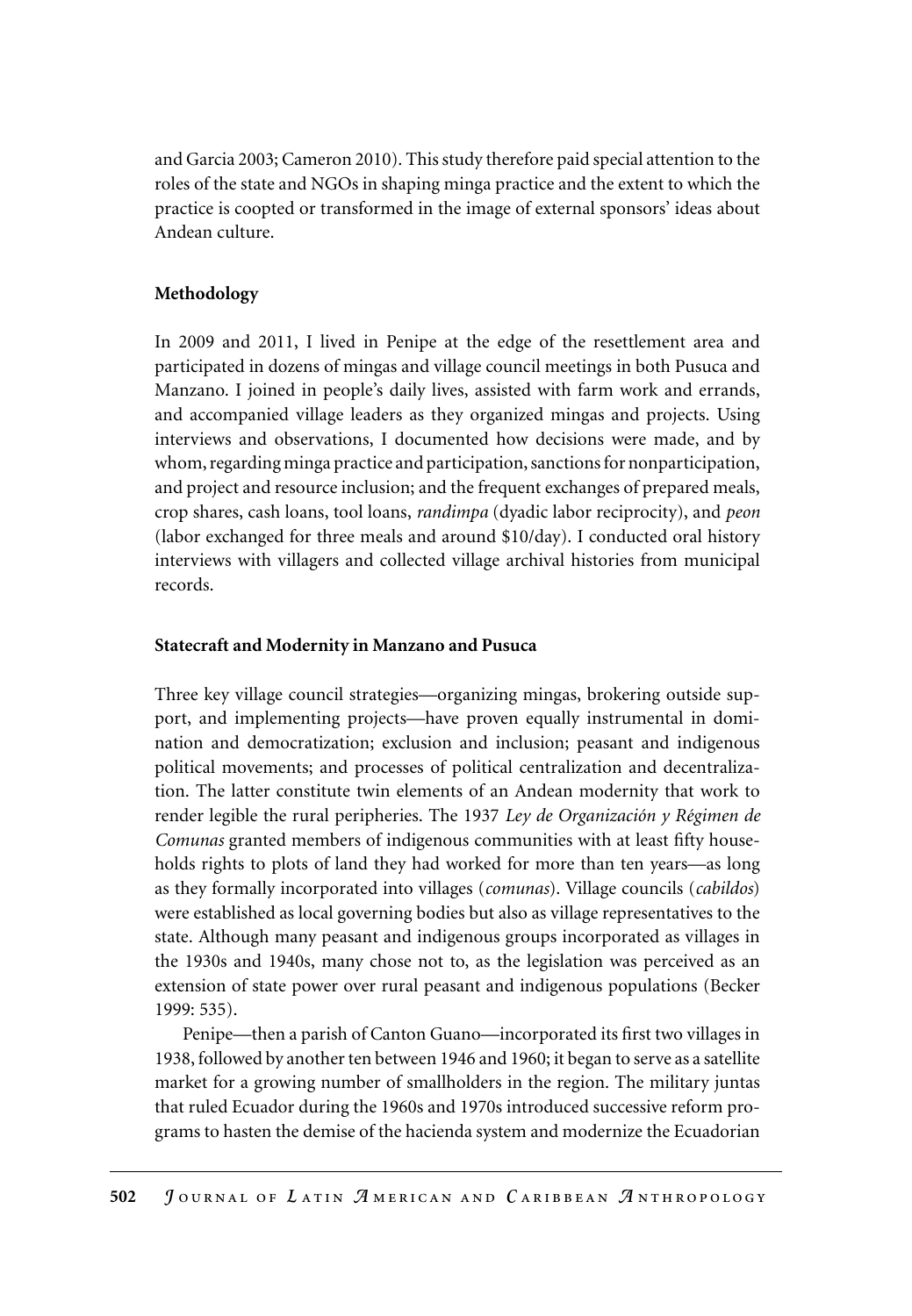economy (Ayala Mora 1999; Becker 1999; Bretón 2008). While addressing disparities in land distribution, these reforms also fostered renewed interest in village incorporation throughout Ecuador—including Manzano in 1973—which continued through the 1990s. Penipe incorporated as the seventh canton of Chimborazo Province in 1984, becoming one of the smallest municipalities in the country. The central town, Penipe, formed the administrative center for the canton's six rural parishes. Such rural municipal governments have historically focused on small public works that have largely excluded the rural periphery of each canton; the proliferation of these rural municipalities has been associated with weak institutions dominated by elites and clientelist politics (Cameron 2010).

Beginning in the mid-1980s, indigenous organizations increasingly gained power. These movements facilitated the rise of populist politicians and charismatic indigenous leaders, including in Chimborazo Province, which resulted in an acceleration of decentralization programs and participatory governance reforms (Cameron 2010; Martínez 2003), a proliferation of NGOs (Bretón 2001), and the emergence of mingas as instruments of local development. Since the 1990s, rural municipalities such as Penipe have worked to create local development plans with NGOs and establish participatory plans with councils at village, parish, municipal, and provincial levels (Bretón 2001; Cameron 2010; Martínez 2003). These programs relied heavily on minga work parties to expand limited budgetary capacities for the completion of infrastructure projects in Penipe and throughout Chimborazo.

From the late 1990s, the federal government attempted to resolve persistent issues with weak, corrupt municipal governments by accelerating programs to facilitate modernization and administrative decentralization (Cameron 2010). One landmark development was the creation of rural parish councils in the 1998 constitution and in the 2000 *Ley Organica de Juntas Parroquiales* (Martínez 2003: 162). These pieces of legislation were established to increase decision-making power in rural parishes, while facilitating the coordination of funding, projects, and administration between village councils. Around the same time as the resettlements were constructed, President Rafael Correa's administration also countered the decades-old process of decentralization with new ministries and reforms of local governing institutions to exert more centralized control over foundations, NGOs, and civil society. This process of recentralization expanded executive power while provincial-level and local governing bodies continued to promote decentralization.

The stated goals of decentralization initiatives were to facilitate participatory rural development while reining in corruption and clientelism (Cameron 2010; Martínez 2003). However, critics observed that socioeconomic power relations remained unequal and dominated by persistent problems associated with clientelism, populism, corruption, instability, and economic crises (Cameron 2010: 4). Moreover, municipal governments such as Penipe, much like parish councils, are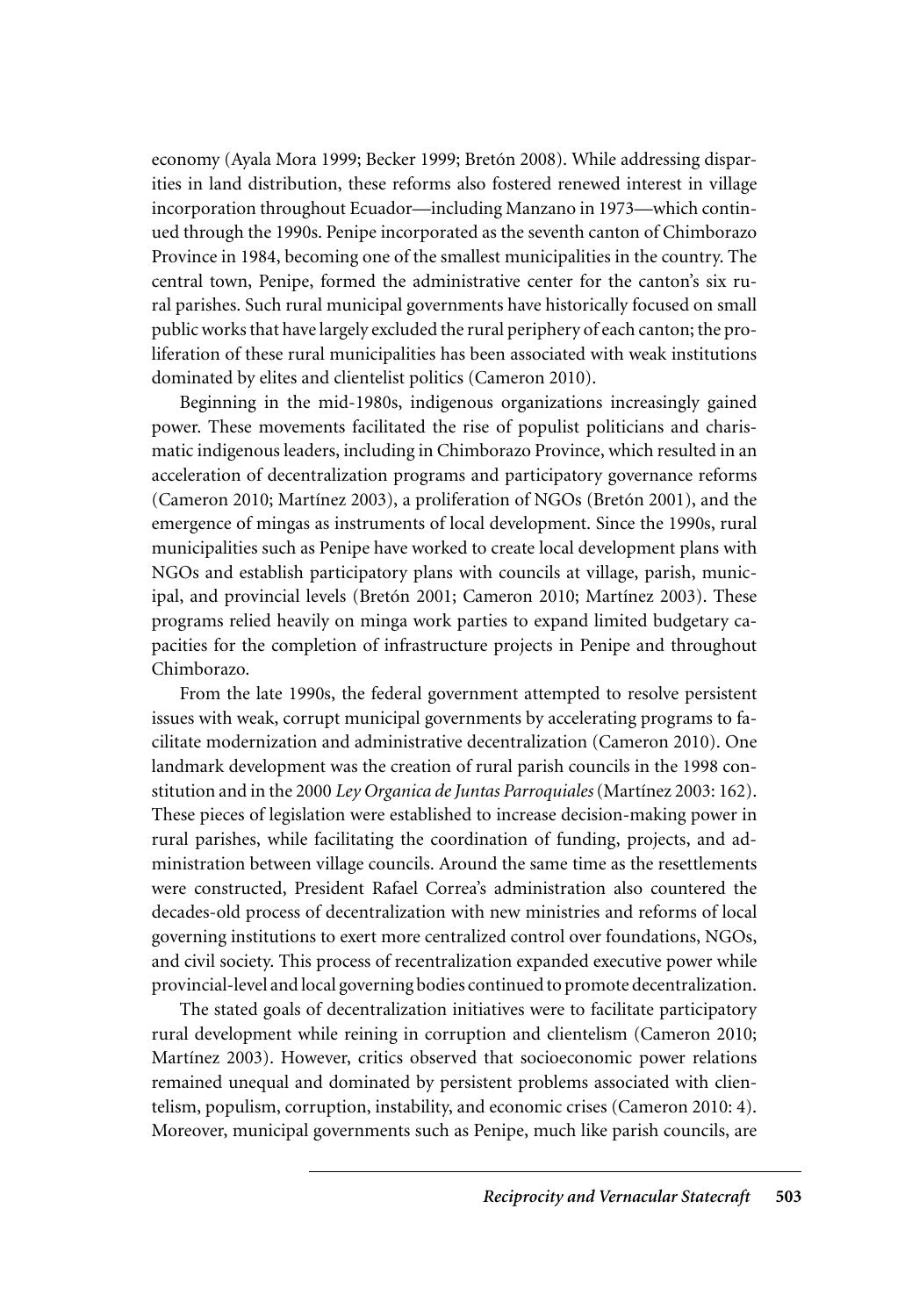scarcely more than administrative centers for rural regions with little in the way of urban economies. They have insufficient funding for their administrative activities and consequently rely heavily on federal allocations. In Penipe, accusations of favoritism and clientelism in government were common, with municipal, parish, and village leaders commonly accused of steering funds and other resources to their client bases, while excluding others. Yet clientelism is itself hotly contested in Ecuador; Carlos de la Torre and Steve Striffler (2008) find that while some decry the practice as reproducing racial and class hierarchies, others support a subaltern clientelism that could promote the interests of the poor through brokerage networks.

## **Exchange Practices and Minga Participation**

The more reciprocal exchange relations a household had with other households in Manzano, the more likely it was to participate in mingas. This was not the case in Pusuca, where list-making had a greater leveling effect in minga practice. The following examination of exchange practices, gossip, and list-making in each site indicates that while leaders in Manzano employed some of the devices associated with the specter of statecraft, minga practice was largely organized through reciprocal exchange relations. In Pusuca, by contrast, minga practice entailed greater leveling and legibility, which are associated with vernacular statecraft.

## *Minga Practice in Manzano*

What I found in Manzano was more consistent with the model of minga as based on people's reciprocal exchange relations. Manzano's minga organizing was built on personal relationships rather than any uniform policy, in terms of how participants were recruited (or excluded) and in the ways leaders reciprocated. In Manzano, kin and households that had been neighbors for generations engaged in all forms of reciprocity, including frequent generalized reciprocal exchanges that bound together individuals and households. Council leaders organized mingas and noted attendance at each. According to villagers, the practice of list-making was revived when the village began organizing after resettlement to rebuild in the volcanic zone, but also because local leaders witnessed state and NGO enthusiasm for achieving project goals through mingas and saw this as an opportunity to attract outside resources for disaster recovery. When I observed minga practice in Manzano, all village mingas were organized by one man, Bernardo, $1$  who was council president for twelve years. Bernardo was in his late thirties—relatively young for a village president. His atypical height—well over six feet—and frequent soliloquies about the solidarity of Manzano and their struggles to recover and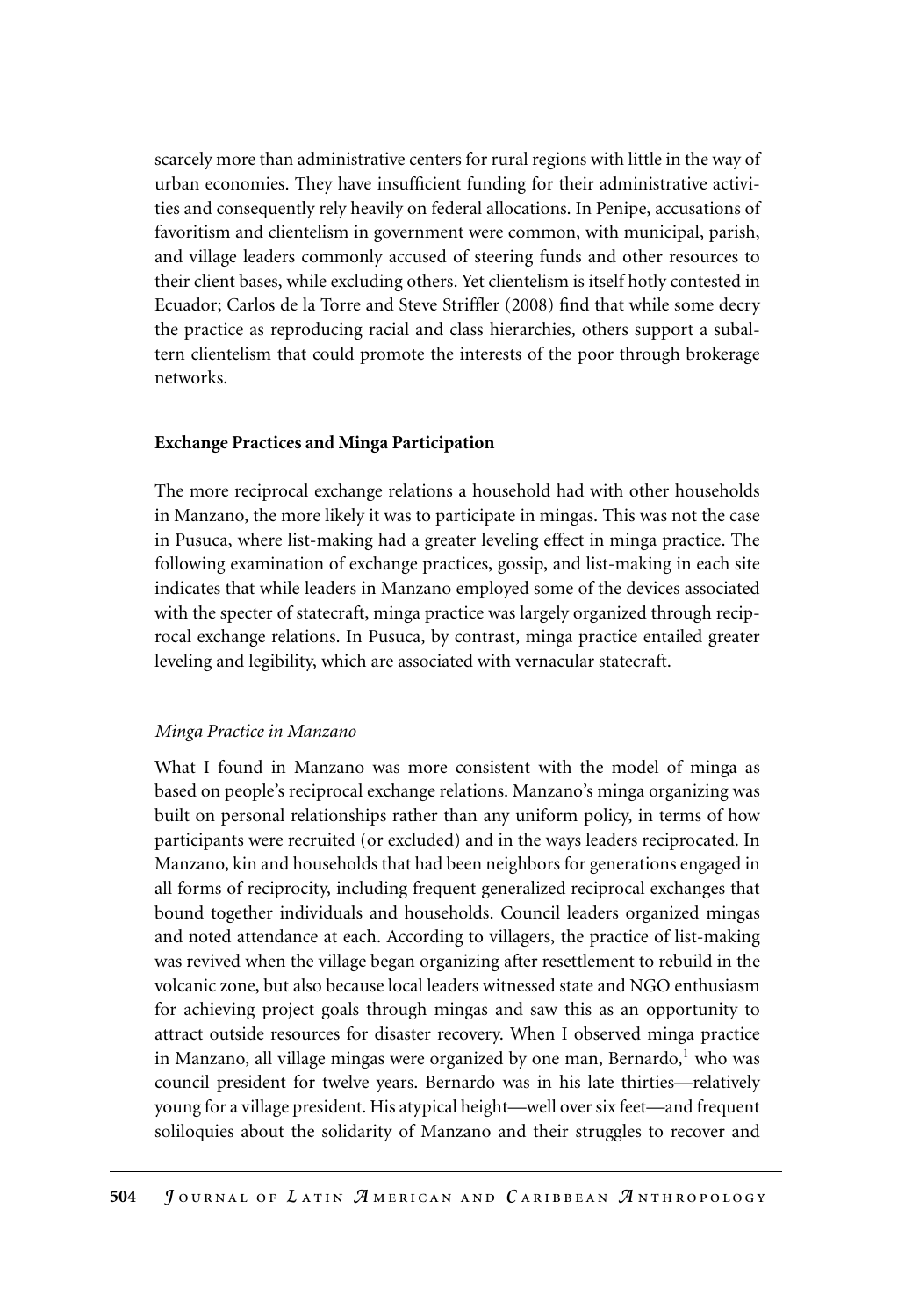reclaim their livelihoods made him an imposing and galvanizing force in the community and beyond. Among the largest landowners in Manzano, Bernardo also had unique ties to municipal and provincial government and local NGOs, meaning that he could broker outside resources for the village.

Although list-making was a central part of minga practice, and participation was a frequently stated condition of inclusion in projects and resources such as irrigation, inclusion did not correspond highly with minga participation. Instead, those most commonly included were most tightly bound to the core group through reciprocal exchange relations. Those who rarely attended mingas, but regularly supported council leaders and engaged in reciprocity with other members of the core group, would often be included in exclusive projects or meetings with outside organizations. As village leaders struggled to mobilize their villages for recovery, the few who expressed dissent from their plans were subjected to a sort of malign neglect, not informed of local initiatives, and excluded from mingas, projects, and exchange relations. The remaining villagers were vocally enthusiastic about their unity and solidarity, rarely gossiping about others' politics or participation: they often trumpeted their solidarity in contrast with neighboring villages, with which they saw themselves in competition for outside resources.

Bernardo engaged in perpetual recruitment exercises, routinely making rounds in Manzano and the Penipe resettlement in his white pickup truck to invite participants. His invitations were almost always accompanied by the promise of tangible benefits, such as new services or microdevelopment project inclusion. One day, Bernardo invited me to a minga he was organizing. We drove around the Penipe resettlement while he recruited Manzano participants, explaining that he was organizing the minga to perform maintenance and weeding around the potable water system. He had just come from meeting with the Parish Council (*Junta Parroquial*) and the municipal government where he learned that Manzano could recover more than US\$15,000, which he claimed was owed to them, to repair and expand the potable water system, but they would have to demonstrate a united front and organize mingas. I pointed out that he was driving past Manzano homes in the resettlement and asked why he did not inform them. He responded that some people were simply too difficult and uncooperative and, when I mentioned one woman in particular, he complained that she and her sisters never supported his initiatives and were a constant source of dissention. Over time, I noticed that Bernardo recruited roughly the same thirty households for each minga and meeting, while regularly ignoring several others.

Weeks later, Bernardo was organizing a community workshop in Manzano on disaster response and recovery. Given local reluctance to label the area a disaster or risk zone, $2$  I asked him why they were doing this. He said that representatives from the recently developed Secretariat of Peoples, Social Movements, and Citizen Participation (*Secretaria de Los Pueblos, Movimientos Sociales y Participacion*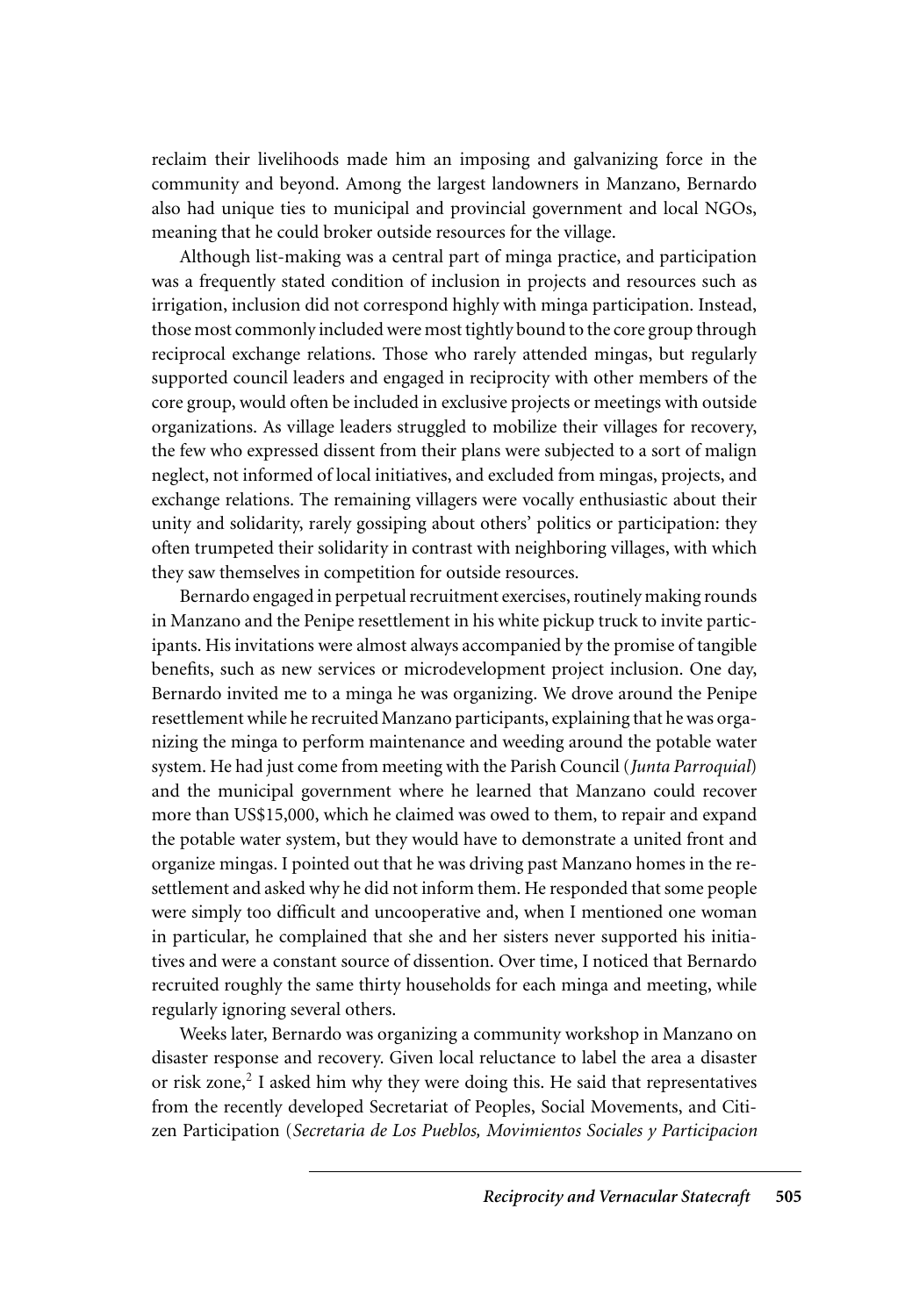*Ciudadana*) were organizing this workshop to "bring projects" to the area. He wanted to have as many people as possible to make an impression on the representatives from the Secretariat. He encouraged me to attend more to fill the room than for my research purposes, and he recruited friends from neighboring villages, while ignoring the same Manzano households as before. The week before the workshop was scheduled, Manuel Orozco, a Manzano villager in his early thirties, was sitting outside the village meeting house, listening as Bernardo and I spoke about mingas. Manuel averred that he would like to work on community mingas, but no one ever let him know when they were. Bernardo did not acknowledge his comments. My data on local reciprocal exchanges indicate that Manuel was one of the least connected to others in Manzano through exchange relations.

At each minga, either Bernardo or the village council secretary made a list of attendees. Noting this, I expected Bernardo to have organized records. Instead, when I asked him for them, he dug around in his house and under his bed and produced more than a dozen half-completed notebooks with minga lists, many of which were undated. When I visited the secretary to collect her lists, I found that hers were in the same state. The lists were seemingly instruments of the moment more than historical records; that is, list-making was a tool to emphasize to participants that their presence or absence would be noted, but they did not become systematized archives. Record keeping was instead an operation of memory; occasional participants were unlikely to receive the same social recognition or reinforcement as others.

A common task in mingas was the clearing of ash, soil, overgrowth, and other debris from irrigation canals, potable water systems, and roads. Village leaders often broke off from the groups and walked ahead with machetes, supposedly to clear larger overgrowth. Leaders also periodically made a show of gifts to people in the village, which could take multiple forms, but usually entailed either food or alcohol. In Manzano, Bernardo was occasionally absent for all or part of a minga, but later arrived with sweet breads and soft drinks for the laborers. He also regularly paid some of the women to purchase snacks and soft drinks for village meetings. In the weeks leading up to the fiesta of Saint Michael, Bernardo intoned that his household would bear the special responsibility of feeding the large band that would play for the village, each time emphasizing that he was not wealthy, but would carry this expense to benefit the group. It was also common for village leaders to bring bottles of *puro* (home-distilled cane alcohol) to mingas. On other occasions, Bernardo purchased cases of 22-ounce beer bottles to gift to workers and meeting attendees. Often, after the first case was consumed, one or more of the lower ranking village leaders would send out for another case at their own expense. During village fiestas, Bernardo or another council member often purchased a case or more of beer for villagers.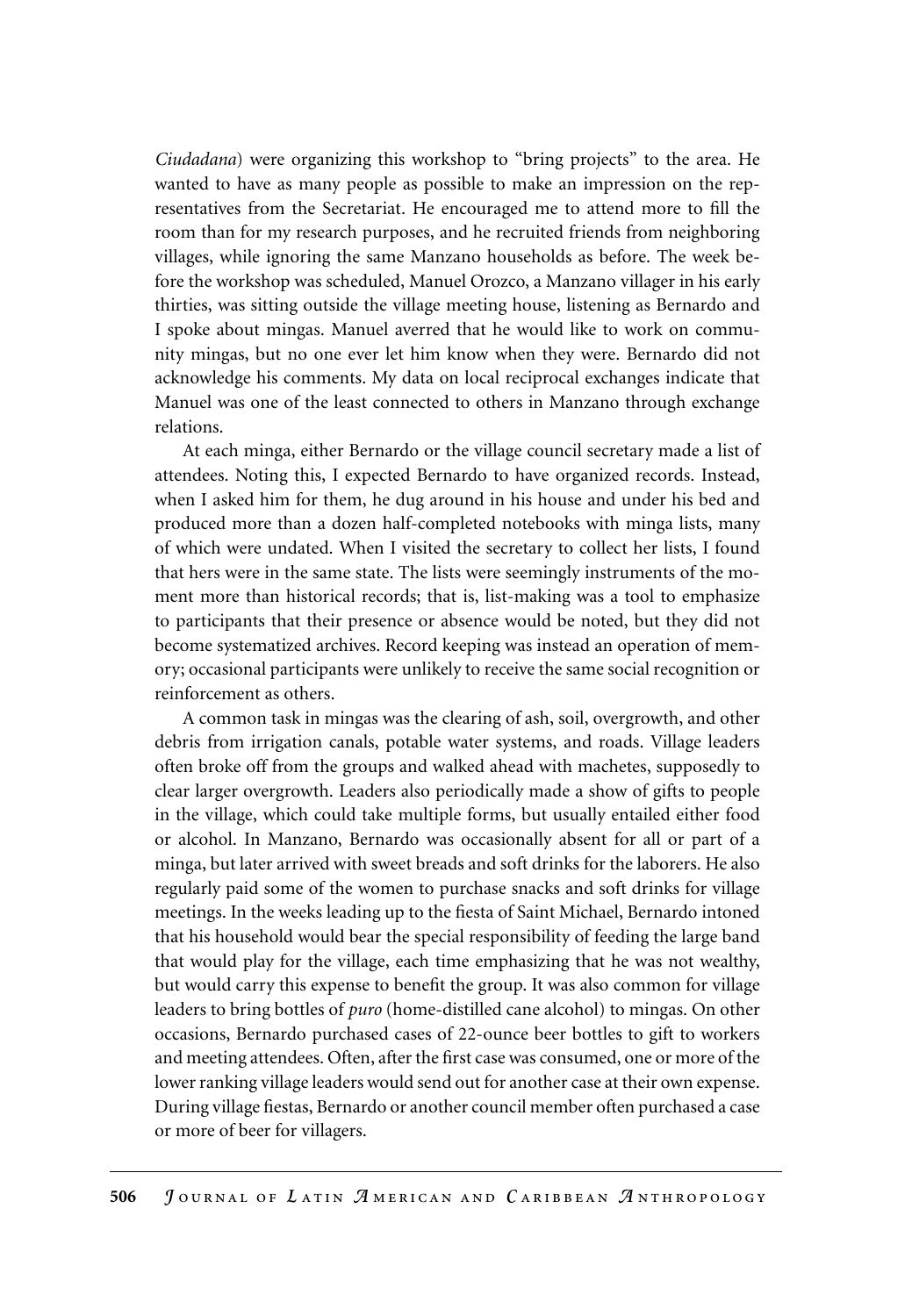Leaders contributed scant labor, but worked hard in their leadership roles to represent and advocate for the community. They also made conspicuous gifts to other minga workers, among whom gossip about participation was trained outward to other communities, not to others within Manzano. When I took photographs at one Manzano minga, several women told me I should take pictures of minga labor in other villages, where they "just sit around not working." At several parish-wide meetings, Manzano resident Frederico Castro complained loudly that too many people from neighboring villages only worked for themselves: it was only Manzano that worked for everyone. Such refrains were common among villagers.

## *Minga Practice in Pusuca*

In Pusuca, mingas were organized by the elected village council whose bylaws were drafted in collaboration with the Esquel Foundation. Mingas were announced at monthly village council and weekly committee meetings, and attendance was mandatory. Attendance was meticulously recorded by council or committee secretaries and archived in spreadsheets on a community computer donated by Esquel. In addition to rayas, Pusuca practiced a *tarea* (task) system for minga duties. Tareas—such as hauling a certain quantity of materials to a designated location or digging a ditch of one meter width, one meter depth, and ten meter length were uniformly assigned to every household for each minga, and rayas were only awarded when tareas were complete. The sanction for nonparticipation was elimination from the projects. There were opportunities for those in arrears to make up rayas by bringing additional laborers (family, friends, or paid laborers) to complete multiple tasks, paying fines, or by completing additional tasks on nonminga days.

Leadership power was less concentrated in Pusuca than in Manzano. In 2011, positions on the village council and several village committees (irrigation, potable water, credit union) were held by people who were formerly both economically and politically marginal. Women and individuals from land-poor households were more represented on the Pusuca village council and committees than in those same organizations in area villages. The new president, Angel Turushina, was a young man who came from a relatively poor family that formerly lived on a hacienda. His influence was aided by the many kin he had in the resettlement, but he was generally perceived as an intelligent and just leader whose youth and new ideas were an ideal break from the previously entrenched political power of wealthy landowners.

Unlike village councils in the rural parishes, where women only occasionally had leadership roles, women were well represented on the village council and on other committees in the village and played active roles in decision-making. Moreover, many of the women who increasingly assumed leadership roles were from economically marginal households. Judith Guamushi was a mother of two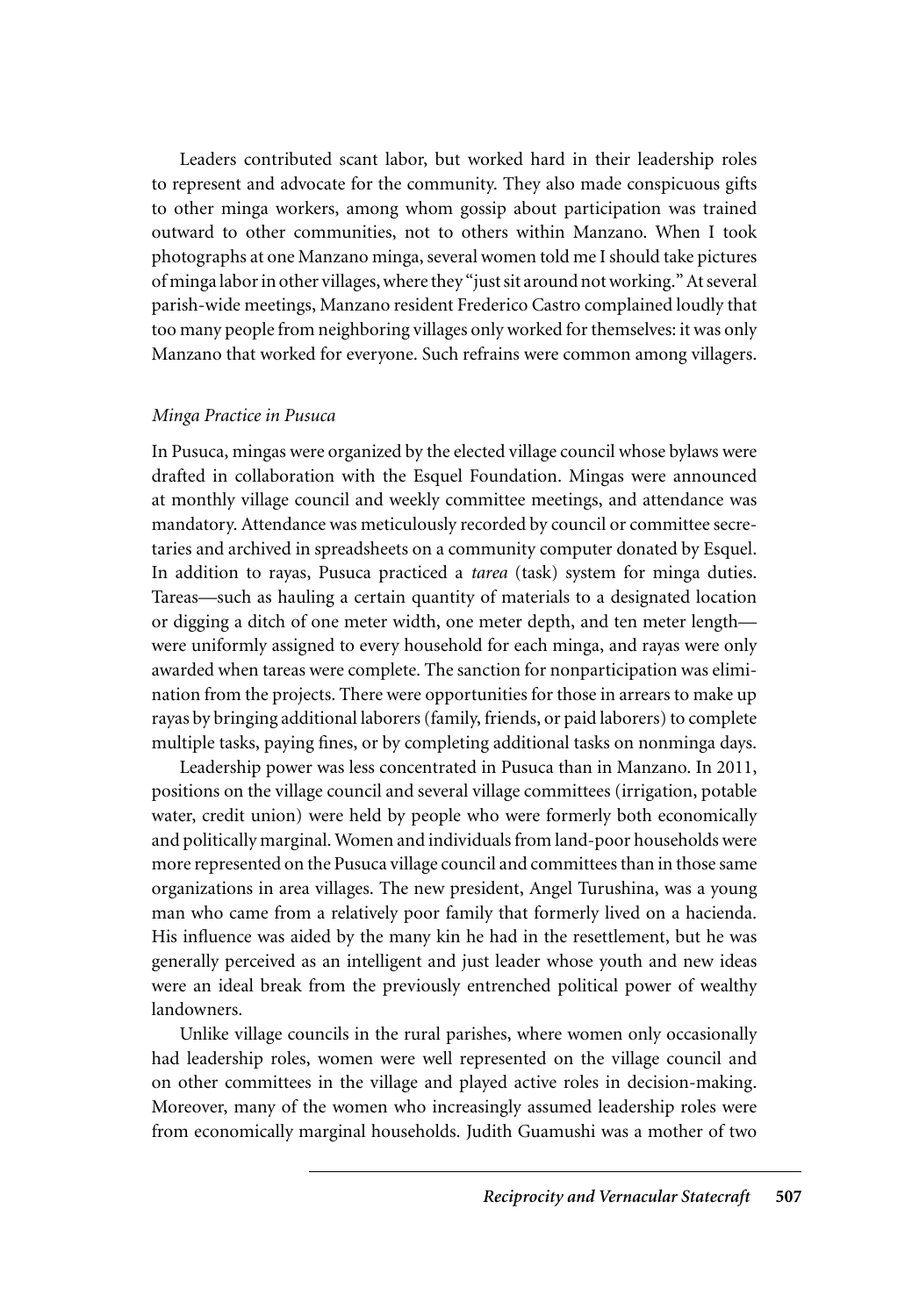young girls whose soft-spoken husband was often away working their fields or doing his part-time job as a driver. As the secretary of the Irrigation Committee, Judith often demonstrated more leadership and exerted more power than its male president, yet she and her extended family were among the poorest, with little land or livestock, and for generations they had been cheap peon labor for their betteroff neighbors. By contrast, in 2011, it was often Judith—stocky, indefatigable, and outspoken—who dictated work responsibilities on mingas, tracking rayas, and calling out people she perceived as shirking responsibilities. She was also one of the most vocal contributors at village meetings.

Despite strong leadership by presidents or some committee heads, the process of decision-making in Pusuca appeared generally participatory, with little power vested in the elected leadership. This was partially because all decisions were voted on and also because, ever since Pusuca's founding in 2008, the meetings were monitored and moderated by an ever-present representative from the Esquel Foundation, Martha Santiago. In contrast to the bombast of many village leaders, Martha was petite and unassuming, but spoke with authority and guided discussions with a focus on the practicalities of often hotly contested issues. Village council meetings began at 7 p.m. on the first Saturday of every month and often ran as late as midnight, as each item on the meeting's typically modest agenda was met with impassioned debate. Unlike Manzano, where debate and gossip focused on the comparative legitimacy and eligibility of villages around them, debate and gossip in Pusuca focused almost exclusively on the relative legitimacy and eligibility of the resettlers *within* the community. Agenda items often involved reporting on irrigation canal progress, potable water, minga schedules and opportunities for those in arrears, status updates on basic village services, and invitations to participate in micro-development projects, such as agricultural extension training and farm-to-table programs. Yet, each agenda item, no matter its significance, was met with debate about who was deserving of project inclusion, who was behind or current with dues and responsibilities, and how people should be sanctioned. When these items almost inevitably reached their boiling point, or when village leaders brokered arguably pyrrhic resolutions—as when they once voted to evict a man from the village for missing too many mingas because they doubted the veracity of a doctor's note—the Esquel representative eventually stepped in and brokered a peace that was always accepted, if not always welcomed.

Because Esquel had the final say over who could access key resources such as irrigation and projects, villagers kept watchful eyes on each other, and gossip or outright protest about who had participated or completed their duties (or not) was a constant feature of mingas, village meetings, and daily conversations. While community members fortified the list-making practice by means of their wary, communal panopticon, the entire endeavor was mediated by the Esquel Foundation. Under Esquel's guidance, with the endorsement of the village council,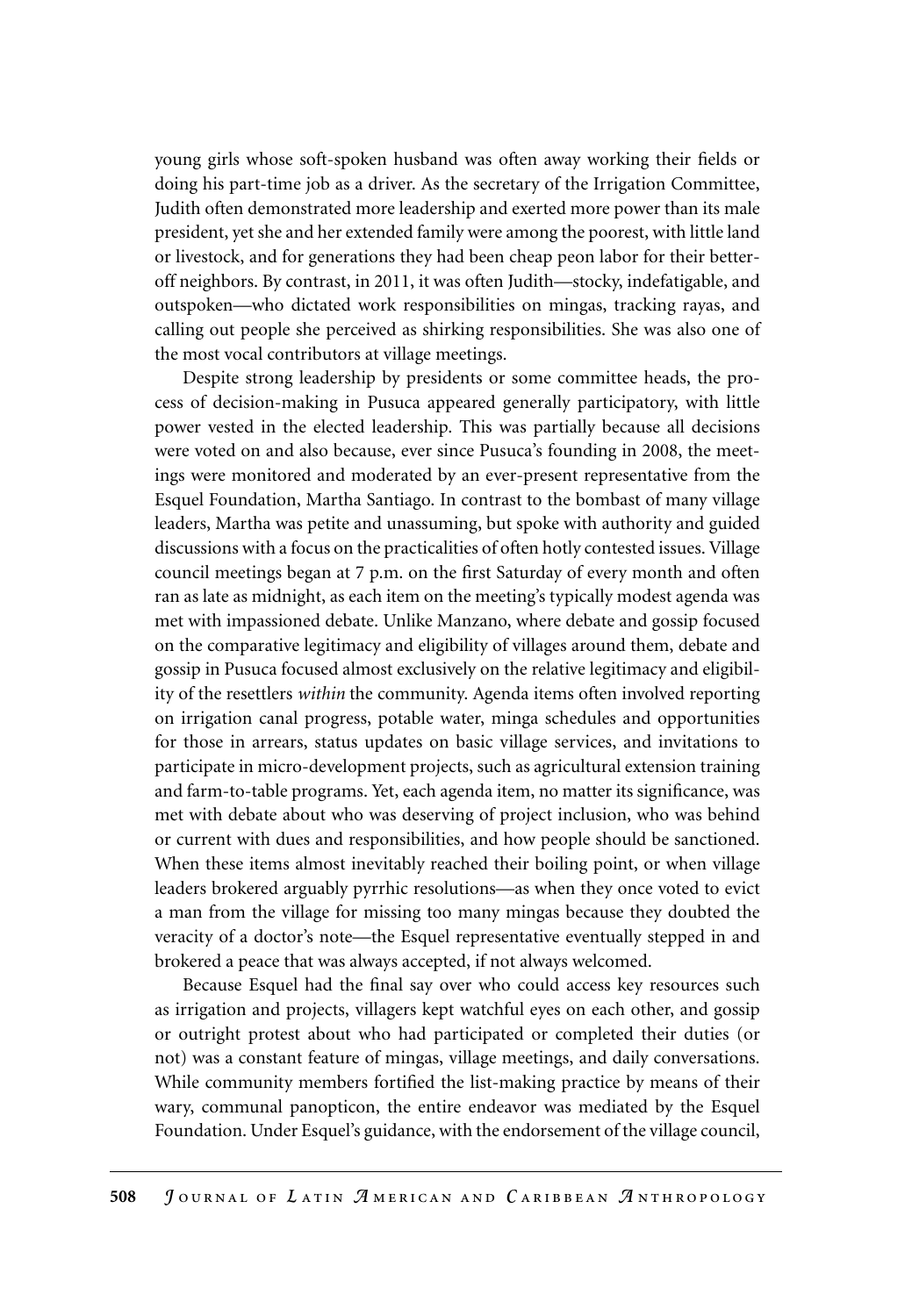project and resource access was determined by minga participation or payment of fines.

### **Statecraft, Bureaucratic Power, and Disaster Recovery**

What explains the contrasts in minga practice and governance in Manzano and Pusuca? One key factor appears to be the intersection of local patron–clientelism with the dual trends of decentralization and recentralization in Ecuador. A second key factor is the paternalistic intervention of the Esquel Foundation in the Pusuca resettlement. Finally, the intersection of these factors with some of the particular types of local agency afforded in post-disaster contexts helps shed light on the changes in and diversity of minga practice.

As a result of the dual trends in decentralization and recentralization, local development in Canton Penipe increasingly involved pursuing three funding strategies, often in concert with one another: appeals to ministries of the federal government to fund local projects (e.g., education, infrastructure, health campaigns); courting support from the Provincial Council of Chimborazo for potable water, irrigation, roads, and environmental projects—carried out under the banner of the *minga por la vida* (minga for life) program that tied project funding to volunteer citizen labor participation; and soliciting funding from NGOs and foundations for economic development projects. The relative autonomy of the village councils allowed a great deal of creativity in pursuing these multiple channels, but it also enabled a presidio of local patron–clientelism by obscuring the class differences that inhered in local minga practice. Outside agencies were attracted by the image of well-organized villages, but perceived little beyond the superficial performance of minga organization. Local leaders were therefore able to buttress their own power by brokering outside resources through minga organization, thereby reproducing the relational basis of the clientelist political system.

In contrast, while minga organization and project benefit inclusion were likewise entangled in Pusuca, here it unfolded quite differently. As in Manzano, mingas and meetings were organized and enforced via raya attendance credits and were also held to attract outside agency support. Under the influence of the Esquel Foundation, minga participation was routinized, based on clear and relatively strict institutional parameters, and enforced through specific sanctions, including fines and exclusion from common resources, such as irrigation. List-making was meticulous and there were no favors. Both the Pusuca Council and Esquel focused on community organization to attract funding and project support from outside donors, and minga labor underwrote the irrigation canal project funded by the World Bank and the Provincial Council of Chimborazo. Esquel played a central role in attracting outside agencies to the community and they successfully brought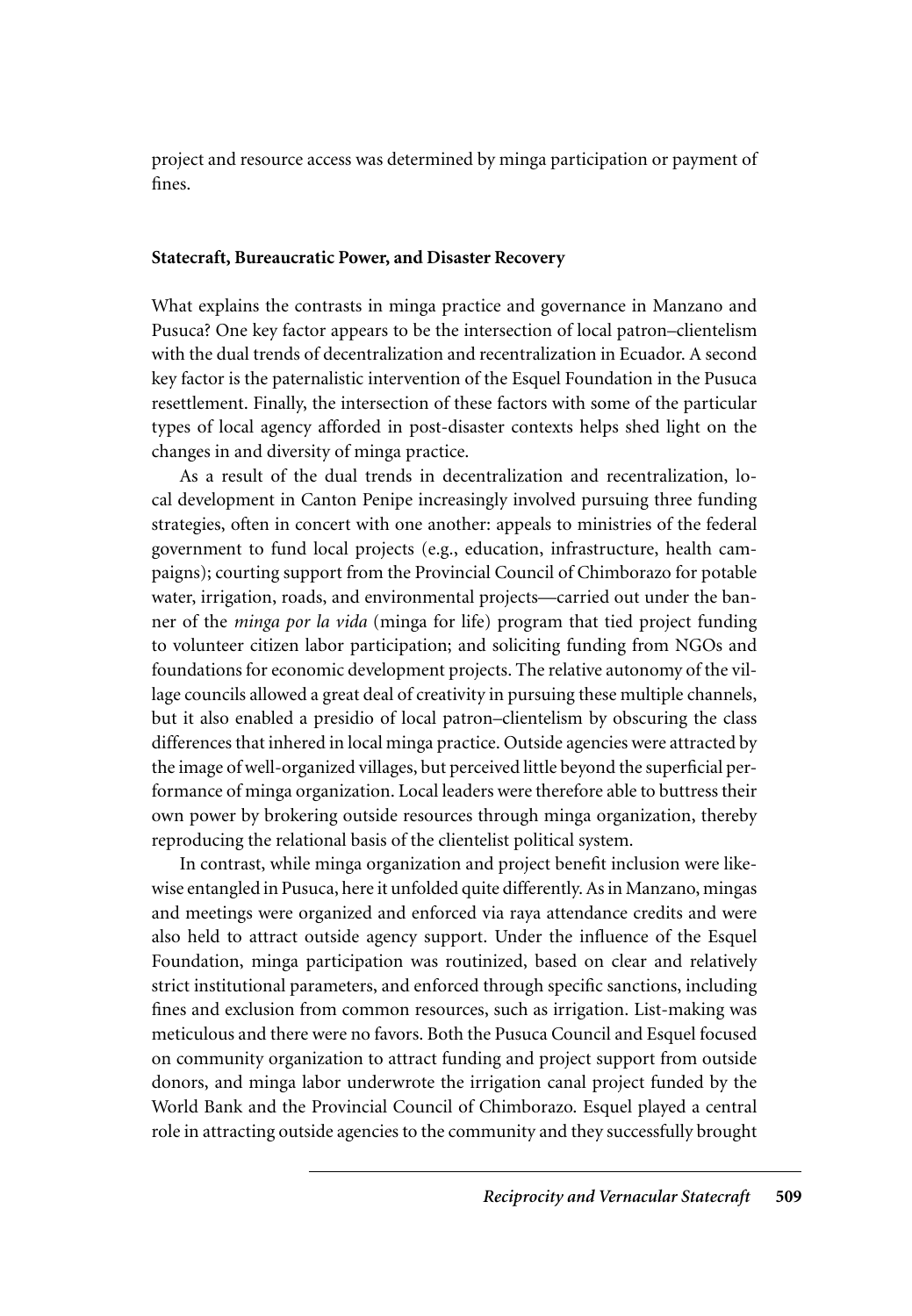in funding from dozens of NGOs to support micro projects in Pusuca, ranging from park construction, to greenhouses, potable water, and computer facilities.

Another key difference between these sites was the imposition of the tarea system, previously employed to regulate labor parties on area haciendas. No one seemed to recall who proposed it (it was first applied in early 2011, before I returned to the field). Several villagers noted that it was not imposed by Esquel and that it came from the community, but no one could tell me whose suggestion it was. Santos Romero, an able-bodied single man in his late thirties, said he might have suggested it, but he could not recall. He said he had been dismayed that labor was measured by time and not effort, meaning that some people did the bulk of the work. However, minutes for village council meetings in late 2010 and early 2011 suggest that Esquel representatives raised the need to standardize the minga output of each household in order to coordinate work on the irrigation canal. It was in the context of heated conversations on this topic that the village assembly developed the tarea rule.

There was another level of discipline and local governance that was significant in Pusuca—the granting of house and property deeds to resettlers. Esquel began granting deeds in mid-2010 to beneficiaries who had regularly met their obligations to the community—mandatory attendance at monthly village meetings and weekly mingas, and payment of monthly dues. Village council president Angel Turushina told me that most people had deeds to their houses and property by mid-2011. He said that although fulltime occupation was not a condition of receiving deeds, minga and council participation was, and several households were still on a trial period until they had completed their obligations. When discussing with Martha Santiago the degree of decision-making autonomy Esquel allowed the village council, I mentioned that I had witnessed her predecessor intervene in 2009 when the village assembly voted to evict an elderly resettler. When she mentioned they would not allow evictions, she said that Esquel itself could no longer rightfully evict people. I asked her how this could be so, since it was withholding deeds:

You see, it's like a trick that I pulled. I still have the deeds of those who barely occupy their homes. I told them I will give them the deeds when they complete their obligations to the community and when they occupy the houses. But ... legally, they already have their deeds, just not the paper. They could go to the Registry [of Property] any day to request their deeds and they would give them to them.

Thus, by implementing the tarea system, Esquel helped foster the development of minga practice as a leveling device. This was facilitated by two factors: Esquel withheld key resources—most notably, property deeds—from resettlers in order to enforce minga and community participation and adherence to community standards; and this manipulation was abetted by the resettlers themselves—and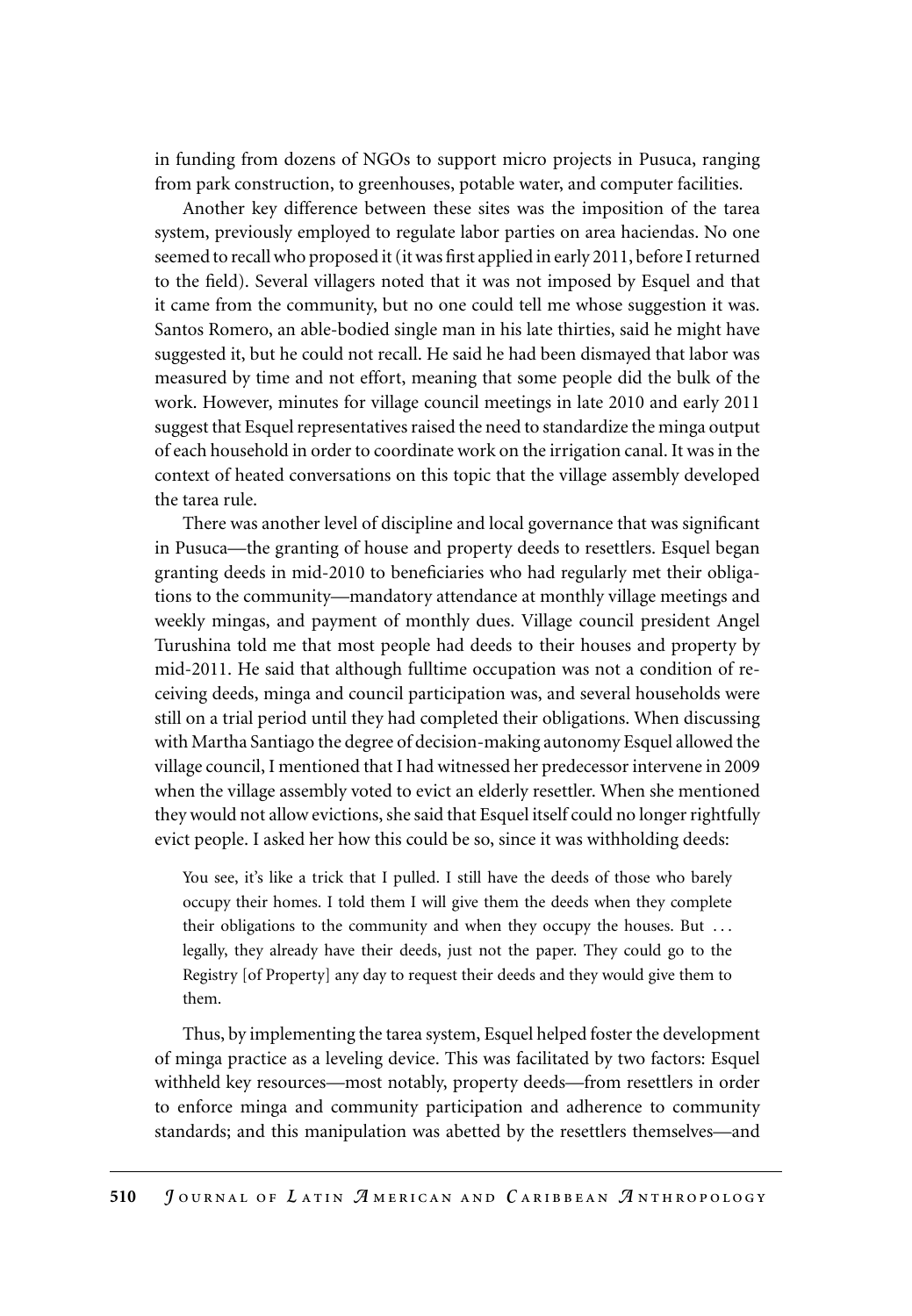often the poorest among them—who, anxious about the precarity of their own access to resources, eagerly policed their neighbors. They kept meticulous accounting of participation and were relentless in using gossip as a first order sanction for nonconformity. This type of statecraft was decidedly parlous—dependent on the sly paternalism of Esquel, which momentarily neutralized class politics, while in some ways standing in as the conspicuous giver/withholder character that hitherto had been played by local patrons.

## **Conclusions**

Both communities were striving towards a sort of unity based on the leveling mechanism of list-making, although as I encountered them, this was decidedly precarious in different but related ways. In Manzano, cooperation was organized through reciprocal exchange ties within the core group and the conspicuous giving of access to resources by the council president. Although they employed lists, their utility was ephemeral. They were not referenced or drawn upon for historical patterns and had little or no leveling effect on relational differences. Much like Arjun Appadurai's (1996) discussion of number in the colonial imagination, listmaking in Manzano let people know they were being watched and evaluated and that those who kept the lists held the power. In contrast to the scattered notebooks of Manzano, the council and committees in Pusuca kept rigorous attendance records on spreadsheets, which community leaders and Esquel referred to in order to determine eligibility for project and resource inclusion—which was much more dependent upon relationships in Manzano.

For all their differences, there was a commonality in minga practice across the two villages: both revealed processes and relationalities at the intersection of local and extra-local power. In Manzano, the tools of statecraft only thinly veiled practices embedded in interpersonal relations and local politics, where dissent was negatively sanctioned with exclusion. In many ways this was a revanchist response to a resettlement whose agencies and landless territory undermined the legitimacy of traditional political leaders: here, minga practice was a reassertion of local power. However, the precariousness of statecraft was no less palpable in Pusuca, where list-making and decisions on resource and project inclusion were arbitrated by the Esquel Foundation. In Pusuca, everyone answered to a council that in practice was difficult to distinguish from the foundation. Power brokerage was not truly established by the community and it could be lost entirely through cooptation by the foundation or devolve into forms of dyadic reciprocity and patronage, as in Manzano. And yet, whether it was through forms of reciprocity that have been central to so many historical forms of Andean statecraft, or by standardizing and regulating participation, both local councils and NGOs were able to secure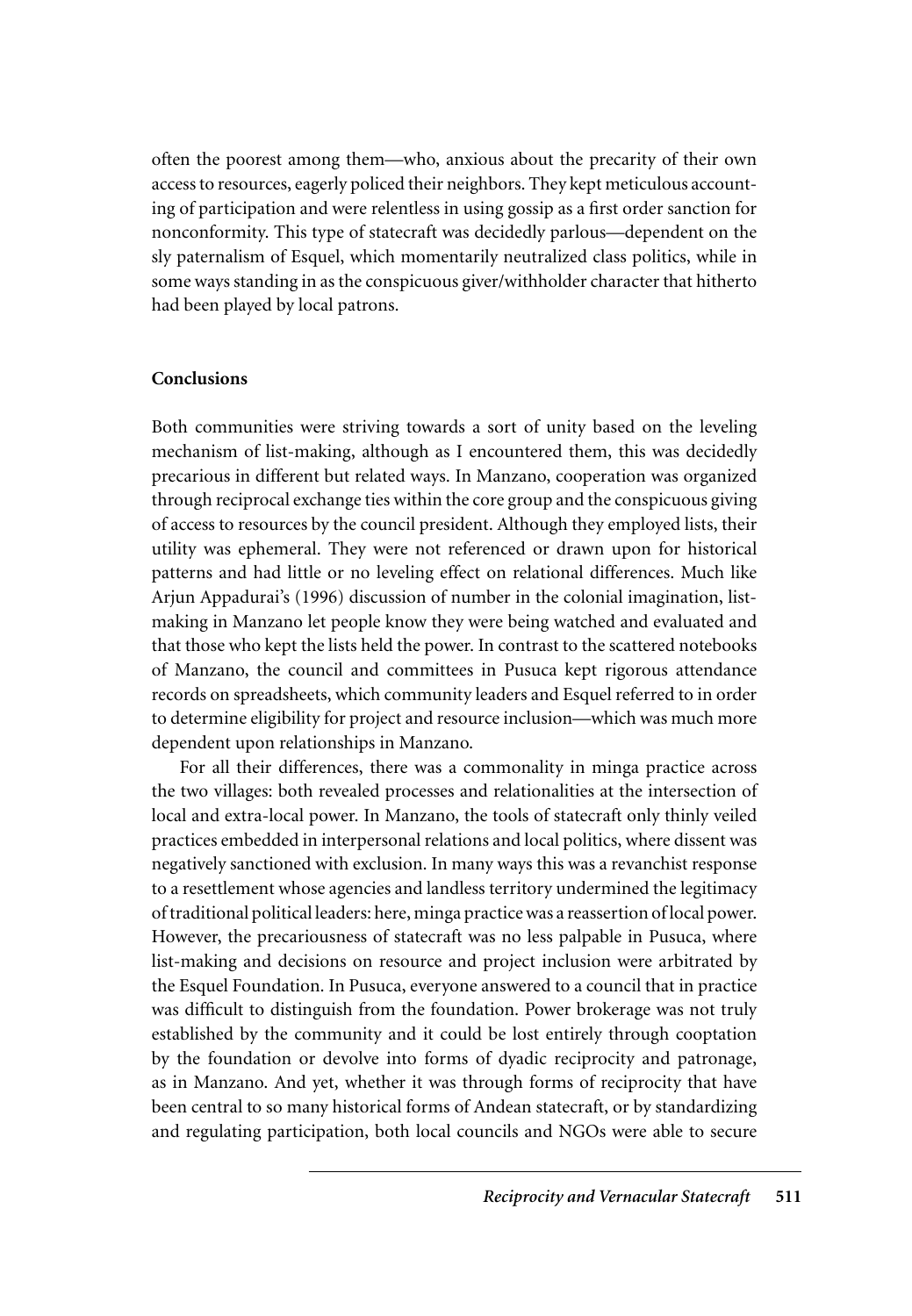outside support for development projects and recruit minga participants to realize collective objectives. Alas, this came with the exclusion of those whose labor and exchange relations were perceived as nonconforming in these respective regimes of minga practice.

#### **Acknowledgments**

Fieldwork was funded in part by National Science Foundation Division of Behavioral and Cognitive Sciences, grants 0751264 and 0751265 and Dissertation Improvement Grant 1123962, and the Public Entity Risk Institute's (PERI) Dissertation Fellowship in Hazards, Risk, and Disasters. The author is grateful for the insightful feedback of several anonymous reviewers. All views expressed in this article are those of the author.

#### **Notes**

<sup>1</sup>All names are pseudonyms.

 $2$ Locals engaged in a code switching of sorts, sometimes de-emphasizing disaster risk designations because they believed it would inhibit their ability to secure scarce resources (e.g., credit and infrastructure), while in other contexts, which might legitimize claims to formal support (e.g., housing and infrastructure), they emphasized the designation.

### **References Cited**

- Alberti, Giorgio. 1970. "Ruptura de la Estructura de Poder Urbano Provincial y Surgimiento de Movimientos Campesinos." In *La Hacienda, La Comunidad y el Campesino en el Perfil*, edited by Jose Matos Mar, 343–70. Lima: Instituto de Estudios Peruanos.
- Appadurai, Arjun. 1996. *Modernity at Large: Cultural Dimensions of Modernity*. Minneapolis: University of Minnesota Press.
- Ayala Mora, Enrique. 1999. "Ecuador since 1930." In *The Cambridge History of Latin America, Volume VIII: 1930 to the Present*, edited by Leslie Bethell, 687–726. New York: Cambridge University Press.
- Becker, Marc. 1999. "Comunas and Indigenous Protest in Cayambe, Ecuador." *The Americas* 55: 531–59.
- Bretón, Víctor. 2001. *Cooperación al Desarrollo Y Demandas Étnicas En Los Andes Ecuatorianos: Ensayos Sobre Indigenismo, Desarrollo Rural, y Neoindigenismo*. Quito: FLACSO.
- Bretón, Víctor. 2008. "From Agrarian Reform to Ethnodevelopment in the Highlands of Ecuador." *Journal of Agrarian Change* 8: 591.
- Bretón, Víctor, and Francisco García, eds. 2003. *Estado, Etnicidad, Y Movimientos Sociales En América Latina: Ecuador en crisis*. Barcelona: Icaria.
- Cadena, J. L., and A. O. Mayorga. 1988. "El FODERUMA y su incidencia en el desarrollo social, administrativo, y económico del campesinado de la provincia de Chimborazo, periodo 1981-86." Tesis de Grado, Escuela Superior Politécnica de Chimborazo, Facultad de Administración de Empresas.
- Cameron, John. 2010. *Struggles for Local Democracy in the Andes*. Boulder, CO: First Forum Press.
- Colloredo-Mansfeld, Rudi. 2009. *Fighting Like a Community: Andean Civil Society in an Era of Indian Uprisings*. Chapel Hill, NC: University of North Carolina Press.
- Das, Veena, and Deborah Poole. 2004. "Introduction: The State and Its Margins: Comparative Ethnographies." In *Anthropology in the Margins of the State*, edited by Veena Das and Deborah Poole, 3–34. Santa Fe, NM: School of Advanced Research.